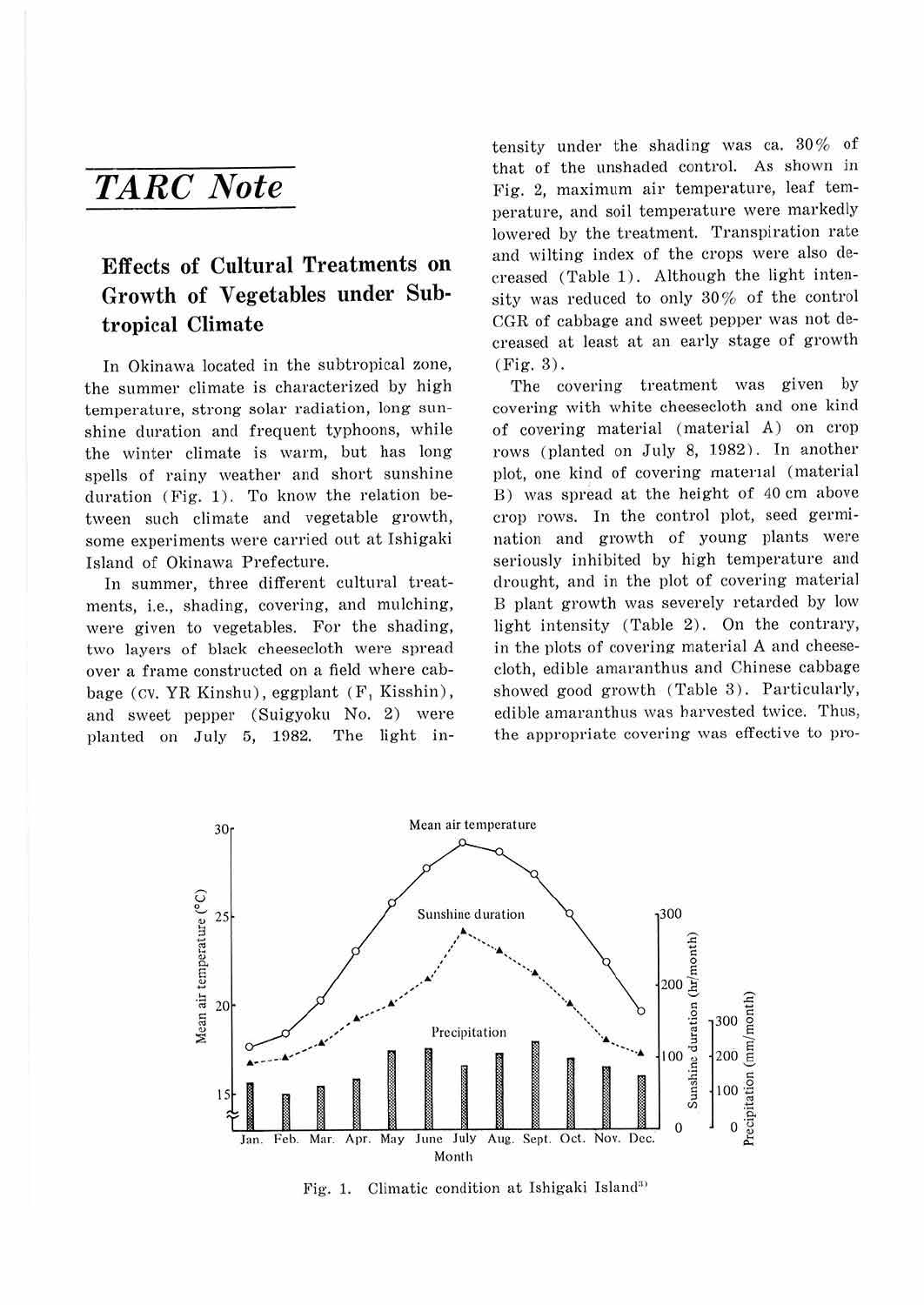

Fig. 2. Vertical distribution of temperature above and below soil surface (July 26-27, 1982)

|             | $\sim$<br>rate and wilting index of vege- |  |  |
|-------------|-------------------------------------------|--|--|
| table crops |                                           |  |  |
|             |                                           |  |  |

**Table 1. Effect of shading on transpiration** 

| Vegetable    | ratea,b) | Transpiration | Wilting indexc) |         |  |
|--------------|----------|---------------|-----------------|---------|--|
|              | Control  | Shading       | Control         | Shading |  |
| Cabbage      | 16.94    | 7.92          | 0.5             | 0       |  |
| Eggplant     | 18.14    | 9.72          | 0               | 0       |  |
| Sweet pepper | 5.12     | 1.80          | 2.0             | 0.5     |  |

a) Measured at  $14:00 \sim 14:30$  on July 27, 1982.

b)  $\mu$ g/cm<sup>2</sup>/sec.

c) Rated from O (normal) to 3 (severe wilting).

tect crops from high soil temperature and drought.

Mulching with a layer of napier grass  $(Pennisetum purpureum)$ , 10 cm in thickness, was found very effective in protecting soils from high temperature, although napier grass mulch of 3 cm in thickness was less effective.

Effect of napier grass mulch in preventing soil temperature rising in the daytime was striking as shown in Fig. 4, which gives data obtained in a fine day. Without the mulch, soil temperature rose higher than 35°C in the soil layer at least down to 20 cm in depth.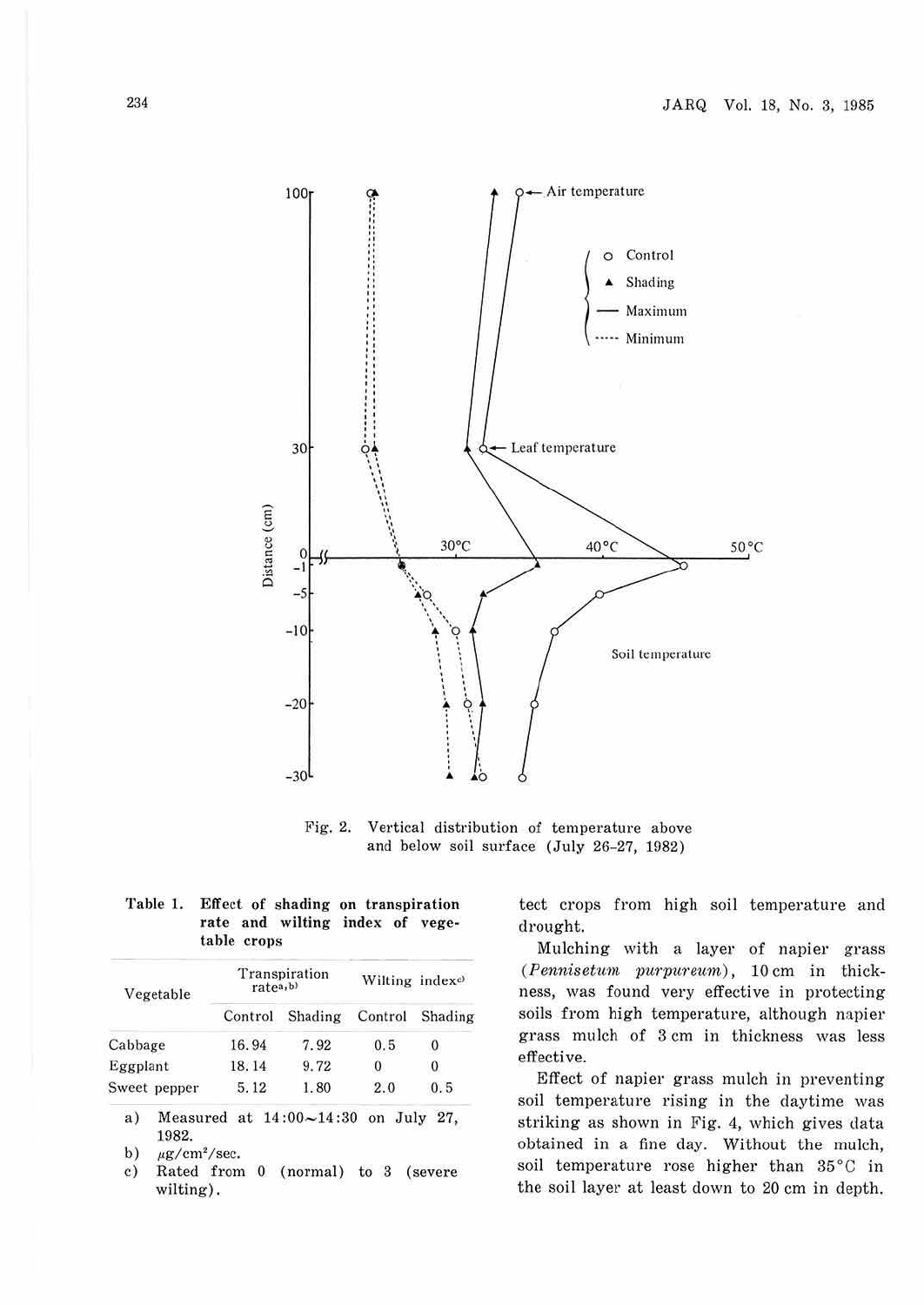

Fig. 3. Effect of shading on growth parameters of vegetable crops

Table 2. Effect of covering materials on environmental conditions<sup>a)</sup>

| Light<br>Covering<br>material<br>transmission            |      | Air<br>temperature |      | Leaf<br>temperature     |                          | Soil temp.<br>$(1 \text{ cm depth})$ |                          | Soil temp.<br>$(10 \text{ cm depth})$ |                      |
|----------------------------------------------------------|------|--------------------|------|-------------------------|--------------------------|--------------------------------------|--------------------------|---------------------------------------|----------------------|
|                                                          | Max. | Min.               | Max. | Min.                    | Max.                     | Min.                                 | Max.                     | Min.                                  |                      |
|                                                          | %    |                    |      |                         |                          | $\rm ^{o}C$                          |                          |                                       |                      |
| Control                                                  | 100  | 35.4               | 25.1 | 38.3                    | Charles Card<br>24.4     | 48.6                                 | 26.8                     | 37.8                                  | 29.1                 |
| Cheesecloth <sup>b)</sup><br>(white)                     | 69.5 | 40.4               | 24.4 | 37.9                    | 24.6                     | 41.3                                 | Statement of the<br>26.6 | 34.6                                  | 28.7                 |
| Material Ab)<br>("tafuberu")                             | 53.5 | 41.3               | 24.5 | 39.3                    | 23.9                     | 38.2                                 | 26.4                     | 32.7                                  | 28.4                 |
| Material Bc)<br>$(^{\prime\prime}WYS-50^{\prime\prime})$ | 11.6 | $\sim$<br>ਾ        |      | <b>Stationer</b><br>531 | $\overline{\phantom{a}}$ | 31.4                                 | 26.2                     | 29.4                                  | <b>SALES</b><br>27.4 |

Measured on August 5~6, 1982. a)

Closely covered on the 10Ws. b)

Spread at the height of about 40 cm above crop rows.  $c)$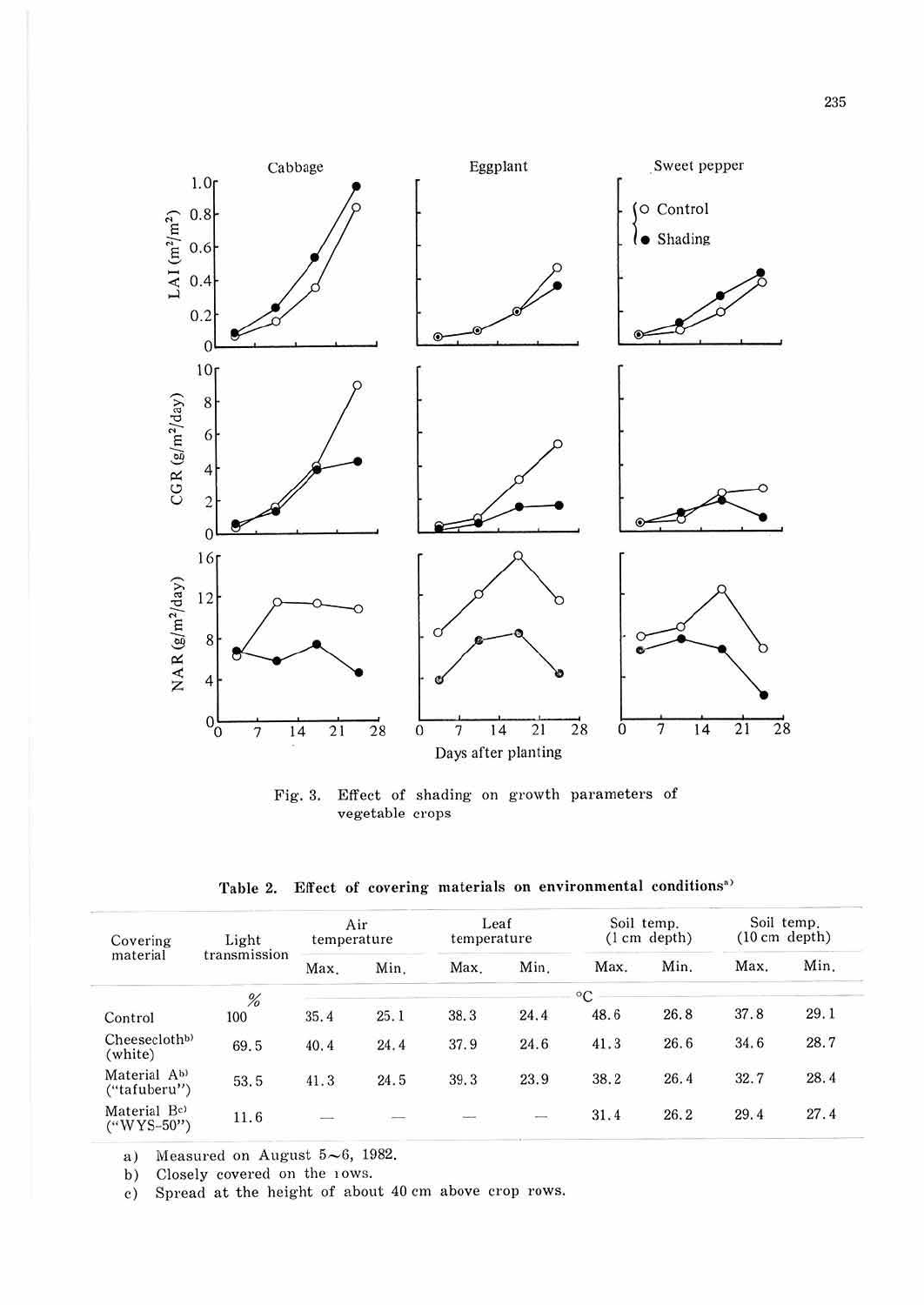|                                | Covering materials and harvest dates |                                    |                      |                            |                          |                          |                                                                                                                                                                                                                                                                                                                                                                                                                                                                                    |                          |         |  |
|--------------------------------|--------------------------------------|------------------------------------|----------------------|----------------------------|--------------------------|--------------------------|------------------------------------------------------------------------------------------------------------------------------------------------------------------------------------------------------------------------------------------------------------------------------------------------------------------------------------------------------------------------------------------------------------------------------------------------------------------------------------|--------------------------|---------|--|
| Vegetable                      | Cheesecloth<br>(white)               |                                    |                      | Material A<br>("tafuberu") |                          |                          | Material B<br>$($ "WYS-50")                                                                                                                                                                                                                                                                                                                                                                                                                                                        |                          |         |  |
|                                | Jul. 27                              | Aug. $6$                           | Aug. 14              | Jul. 27                    | Aug. 6                   | Aug. 14                  | Jul. 27                                                                                                                                                                                                                                                                                                                                                                                                                                                                            | Aug. $6$                 | Aug. 14 |  |
|                                |                                      |                                    |                      |                            |                          |                          |                                                                                                                                                                                                                                                                                                                                                                                                                                                                                    |                          |         |  |
| Chinese mustard                |                                      | 111                                |                      | $-1$                       | 160                      |                          |                                                                                                                                                                                                                                                                                                                                                                                                                                                                                    |                          |         |  |
| Pak-choi (A)                   | and S                                | 124                                | State                | $\sim$                     | 183                      |                          |                                                                                                                                                                                                                                                                                                                                                                                                                                                                                    |                          |         |  |
| Pak-choi (B)                   | SS)                                  | 337                                | $\frac{1}{2}$        | in 19                      | 338                      | S.                       | a de la                                                                                                                                                                                                                                                                                                                                                                                                                                                                            | 90                       |         |  |
| Chinese kale                   | and and                              | <b>Service</b>                     | 164                  | e                          | $\equiv$                 | 108                      | $\frac{1}{2} \left( \frac{1}{2} \right) \left( \frac{1}{2} \right) \left( \frac{1}{2} \right)$                                                                                                                                                                                                                                                                                                                                                                                     | a an                     | ು       |  |
| Edible amaranthus              | 417                                  | $\overline{\phantom{a}}$<br>15 - 2 | 275b                 | 463                        | $\overline{\phantom{a}}$ | 213 <sub>b</sub>         | 86                                                                                                                                                                                                                                                                                                                                                                                                                                                                                 | $\overline{\phantom{a}}$ | Ē       |  |
| Leaf mustard                   | ---                                  | 73                                 | $\frac{1}{2}$<br>- 7 | $\sim$                     | 120                      | $\overline{\phantom{a}}$ | $\frac{1}{2} \left( \frac{1}{2} \right) \left( \frac{1}{2} \right) \left( \frac{1}{2} \right) \left( \frac{1}{2} \right) \left( \frac{1}{2} \right) \left( \frac{1}{2} \right) \left( \frac{1}{2} \right) \left( \frac{1}{2} \right) \left( \frac{1}{2} \right) \left( \frac{1}{2} \right) \left( \frac{1}{2} \right) \left( \frac{1}{2} \right) \left( \frac{1}{2} \right) \left( \frac{1}{2} \right) \left( \frac{1}{2} \right) \left( \frac{1}{2} \right) \left( \frac$<br>E Fi |                          |         |  |
| Chinese cabbage<br>(santousai) | 483                                  |                                    |                      | 340                        |                          |                          | 102                                                                                                                                                                                                                                                                                                                                                                                                                                                                                |                          |         |  |

Table 3. Yields<sup>\*</sup> of vegetable crops

a) Top fresh weight per 1 m length of row. No yield in the control.

b) Regrowth after harvest of July 27.

| Air<br>temperature | Control<br>(outdoor) | Plot a<br>PVC-film<br>tunnel) | Plot b<br>(PVC-film<br>greenhouse) | Plot c<br>(PVC-film greenhouse)<br>$+$ cheesecloth) |
|--------------------|----------------------|-------------------------------|------------------------------------|-----------------------------------------------------|
|                    |                      |                               |                                    |                                                     |
| Maximum            | 19.8                 | 25.9                          | 28.9                               | 30.2                                                |
| Mean               | 16.8                 | 17.8                          | 19.4                               | 19.9                                                |
| Minimum            | 14.5                 | 14.3                          | 15.8                               | 15.9                                                |

| Table 4. | Air temperature under coverings <sup>n)</sup> |
|----------|-----------------------------------------------|
|----------|-----------------------------------------------|

a) Measured on February  $15{\sim}18$ .

Soil temperature higher than 35°C is known to inhibit growth of fruit vegetables.<sup>1)</sup>

Napier grass mulch is also known to be effective in maintaining or even increasing soil productivity under subtropical climate of Ishigaki Island.<sup>2)</sup>

In winter, three different treatments aiming at raising air temperature were given to seedlings of lettuce (GL 366), eggplant  $(F_1)$ Kisshin), and sweet pepper (Suigyoku No. 2). The treatments were culture in PVC-film tunnel (plot a), culture in PVC-film greenhouse (plot b), and culture in PVC-film greenhouse covered with black cheesecloth (plot c). In each plot, the seedlings were transplanted on Feb. 3, 1983 onto ridges and on flat rows.

Leaf area and dry weight of the seedlings were measured 4 weeks after transplanting.

As shown in Table 4, maximum and mean temperatures were highest in plot c, followed by plot b, plot a, and the control (outdoor) in that order, but no appreciable difference was found with minimum temperature. Leaf area and top dry weight were greater in any treatmental plot than the control (Fig. 5) . Particularly, the greatest values were found in plot a for lettuce, and in plot b for other crops. As to the type of rows, the flat rows tended to give slightly better growth than ridges, probably due to more humid soil, but the difference is not clear.

Another experiment was done to examine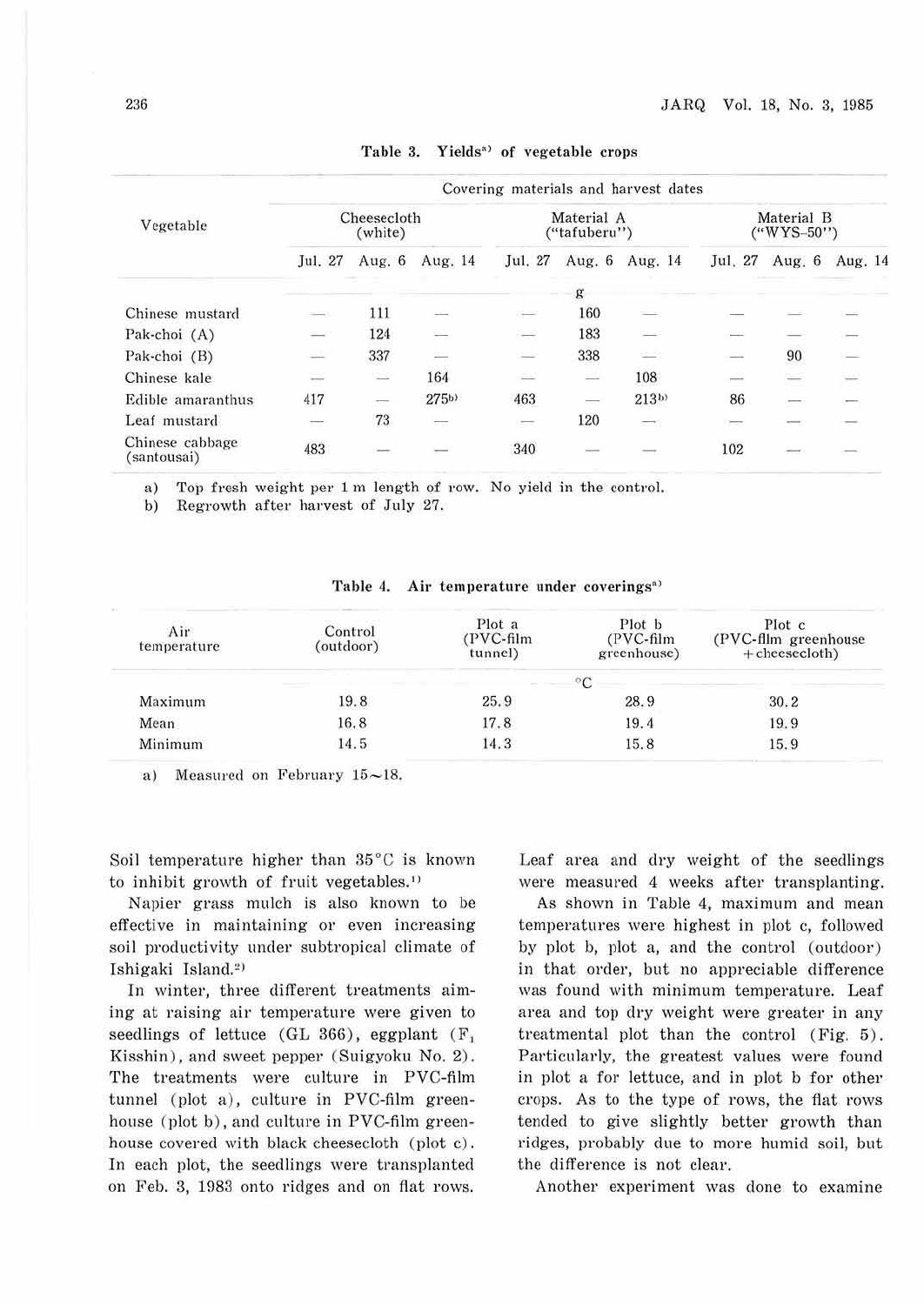

Fig. 4. Effect of mulching on soil temperature at different depth of soil (August 22, 1982)

Remarks  $\times$  : Control (bare soil)  $\Delta$ : Napier grass ( 3 cm thickness) O : Naapier grass (10 cm thickness)

• : Polyethylene fllm (black)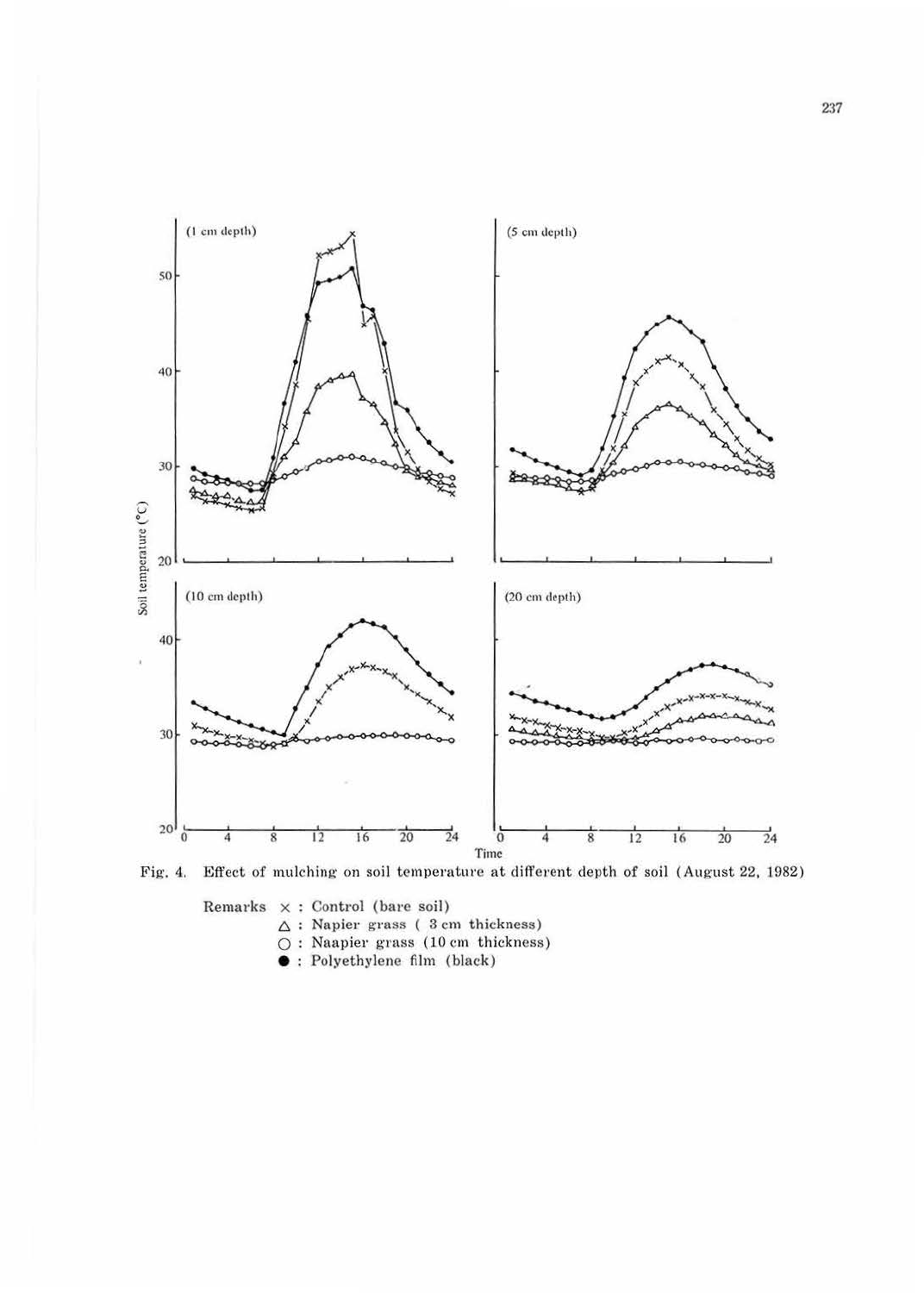

cheesecloth) Type of row Left : Flat row Right : Ridge

effects of different covering materials and size of covering facilities on air temperature under the covering. From the result shown in Fig.  $6$ , it is known that  $(1)$  big size tends to give more temperature rise than small size, and  $(2)$  as already known<sup>4,5)</sup> some kinds of plastic film promote radiational cooling in the night, showing lower temperature under the covering than outdoor. Water melon grown under the covering indicates that an effective covering is desirable in winter in Ishigaki, where minimum temperature falls to near 12°c.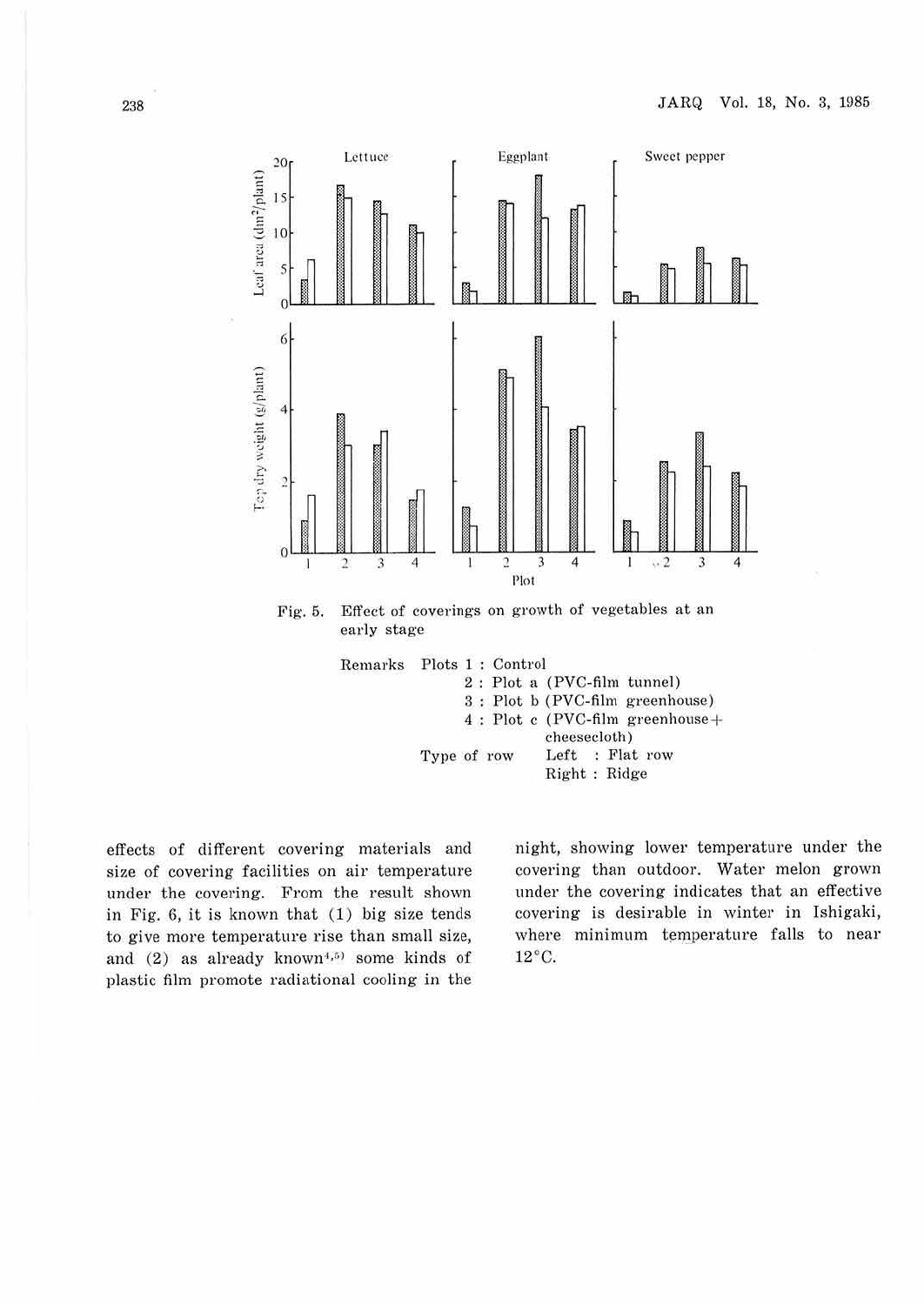



 $\bigcirc$  : Greenhouse frame covered with PVC-film A Remarks (bouteki)

- $\Box$  : Large tunnel of PVC-film A (bouteki)
- $\triangle$ : Large tunnel of PVC-film B (nobi ace)
- $\times$  : Large tunnel of ethylenevinyl acetate copolymer film
- : Middle sized tunnel of polyethylene film
- $-$ : Outdoor